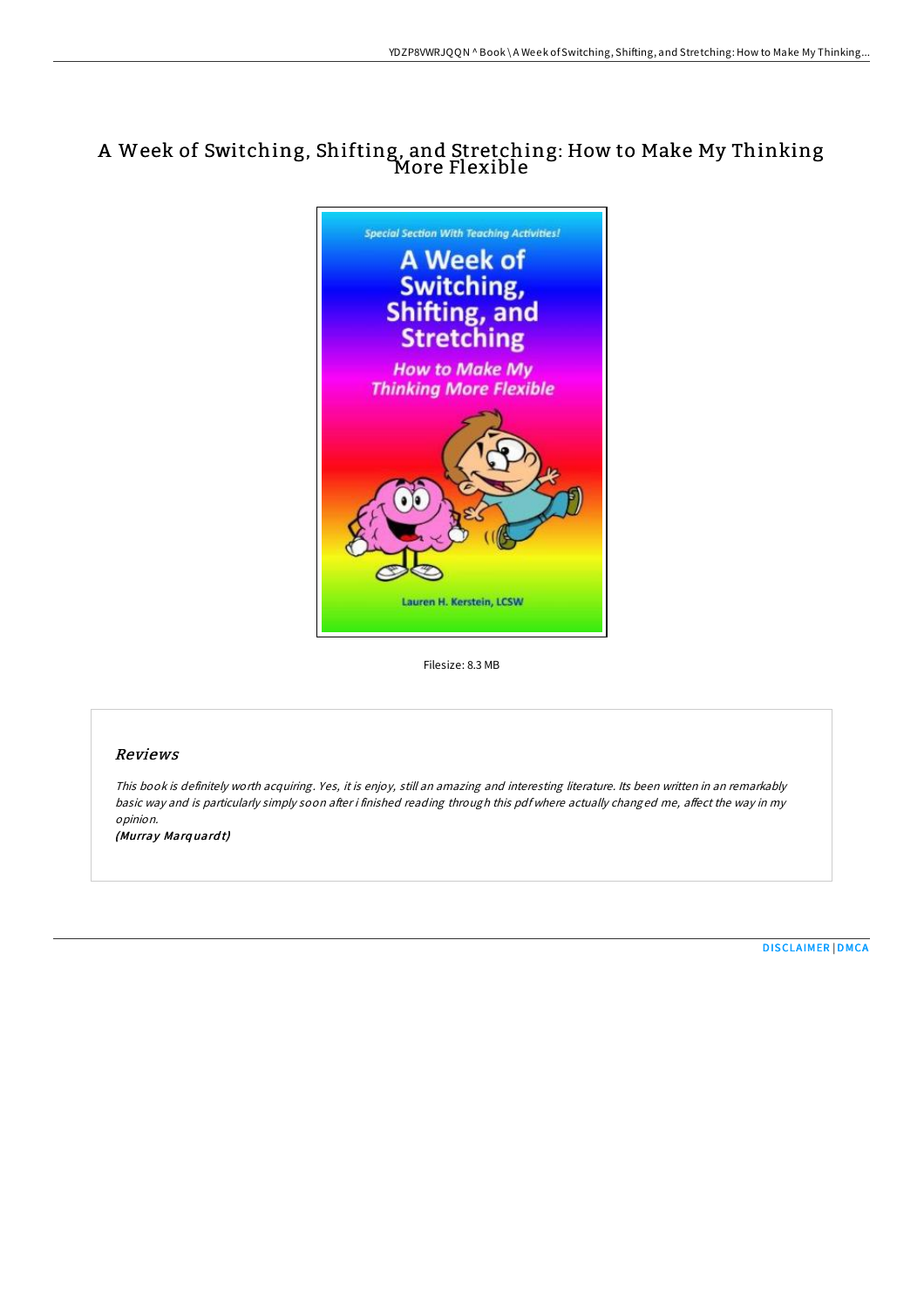## A WEEK OF SWITCHING, SHIFTING, AND STRETCHING: HOW TO MAKE MY THINKING MORE FLEXIBLE



To save A Week of Switching, Shifting, and Stretching: How to Make My Thinking More Flexible PDF, you should follow the web link listed below and save the ebook or have accessibility to additional information which might be relevant to A WEEK OF SWITCHING, SHIFTING, AND STRETCHING: HOW TO MAKE MY THINKING MORE FLEXIBLE book.

AAPC - Autism Asperger Publishing Co., 2013. Softcover. Book Condition: New. This picture book assists children on the autism spectrum, and any child for that matter, in examining their black-and-white thinking in order to begin to think more flexibly -- rainbow thinking. Using repeated rhymes and illustrations, the child begins to recognize that the more flexible his thinking is, the better he is able to cope with the challenges that life inevitably brings, ultimately, leading to fewer tantrums and meltdowns. Lauren Kerstein is a licensed clinical social worker who specializes in working with children, adolescents, adults and families. After receiving Bachelors of Arts in both Education and Psychology at Washington University in St. Louis, Lauren attended George Warren Brown School of Social Work and received a Masters in Social Work. Lauren completed a post-masters fellowship at JFK Partners, the University AFiliated Program at the University of Colorado Health Sciences Center. The fellowship included intensive training and practical experience with children, adults and families with Autism Spectrum Disorders as well as other disabilities. Lauren received multi-disciplinary training from psychologists, psychiatrists, occupational therapists, speech/language pathologists, developmental pediatricians, neuropsychologists, and social workers at JFK Partners. "This book is an essential tool for all educators and parents needing to address a child s inability to be flexible. The simple structure of providing examples of black-and-white thinking along with an example ofrainbow thinking provides a useful framework for helping kids begin to make this important shift in their daily lives. "--Diane Adreon, Ed.D., associate director, Center for Autism & Related Disabilities "This is an intervention tool that no one should be without! Ms. Kerstein utilizes an easily understood metaphor, with great visual supports, to explain the challenges of being too rigid in one s thinking. Through simple text, easy-to-follow repetitive sentences, and colorful illustrations,...

 $\mathbb{P}$ Read A Week of [Switching](http://almighty24.tech/a-week-of-switching-shifting-and-stretching-how-.html), Shifting, and Stretching: How to Make My Thinking More Flexible Online h Download PDF A Week of [Switching](http://almighty24.tech/a-week-of-switching-shifting-and-stretching-how-.html), Shifting, and Stretching: How to Make My Thinking More Flexible